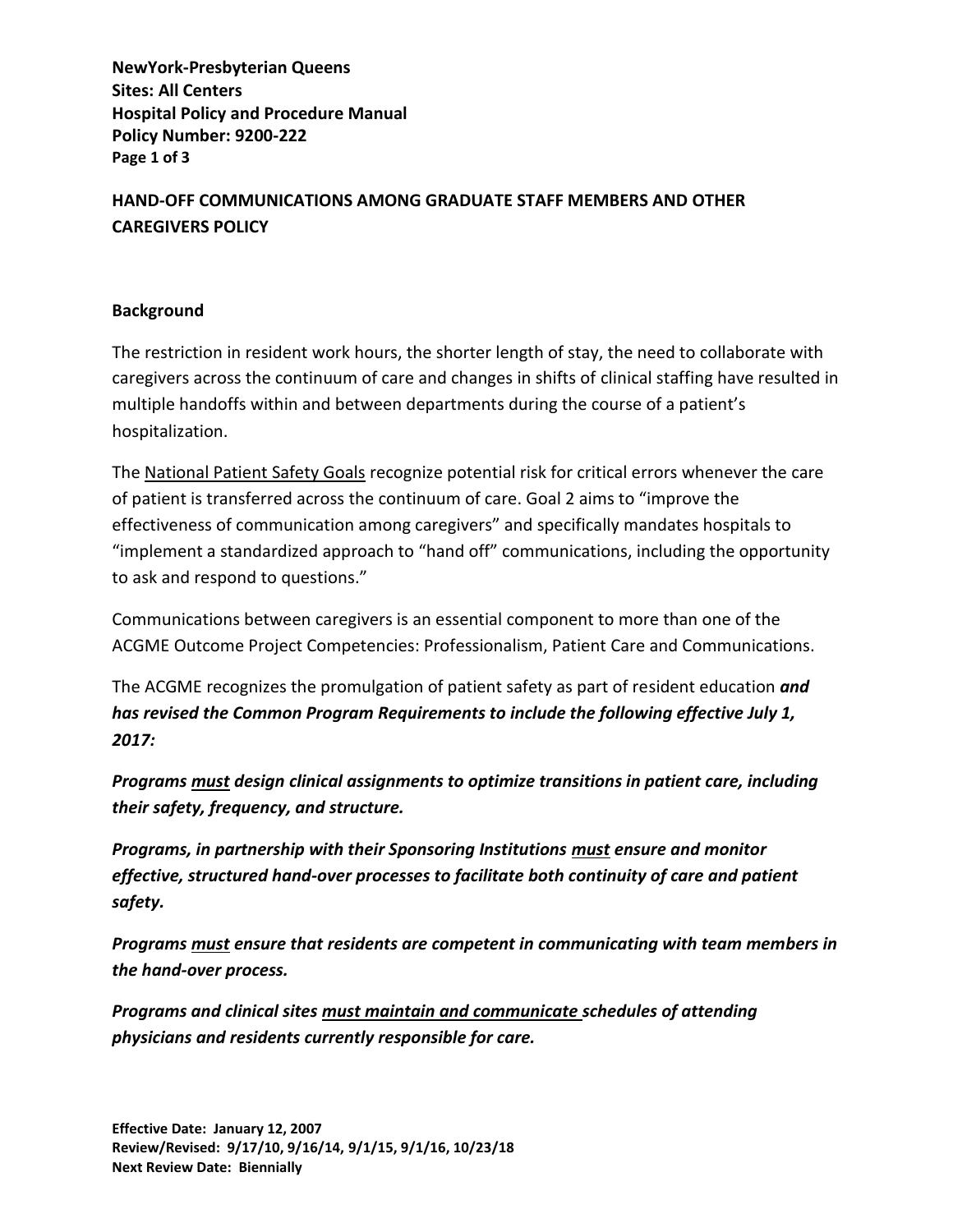**NewYork-Presbyterian Queens Sites: All Centers Hospital Policy and Procedure Manual Policy Number: 9200-222 Page 2 of 3**

*Each program must ensure continuity of patient care, consistent with the program's policies and procedures referenced in VI.C.2, (Well-Being) in the event that a resident may be unable to perform their patient care responsibilities due to excessive fatigue or illness, or family emergency.* 

## **Purpose**

To ensure a standardized hand-off between members of the graduate staff and all other members of the staff involved in the care of the patient.

## **Implementation**

- 1.0 All patient care hand-offs between residents and attending physicians and other caregivers will employ a standardized format, for example I-PASS, both in verbal and written hand-off.
- 2.0 Each residency program will adopt policies and procedures ensuring that there is an opportunity to ask and respond to questions regarding the patient's status and key management issues.
- 3.0 Each program should include, *as part of the evaluation process,* an evaluation of a resident's effectiveness in handing off the care of patients to other caregivers in an accurate and reliable manner both in verbal and written format. ("Professionalism", "Communications", "Patient Care").
- 4.0 Education about the means and necessity of standardized hand-offs, both within and between clinical departments must be made part of Resident Orientation. *Junior residents must be trained by senior residents and faculty to perform an accurate handoff.* The use of simulation and rehearsal to achieve competence should be encouraged.

## **Evaluation**

1.0 In addition to the evaluation of a resident's performance in effectively communicating hand-offs, each program should monitor compliance with the Hand Off policy.